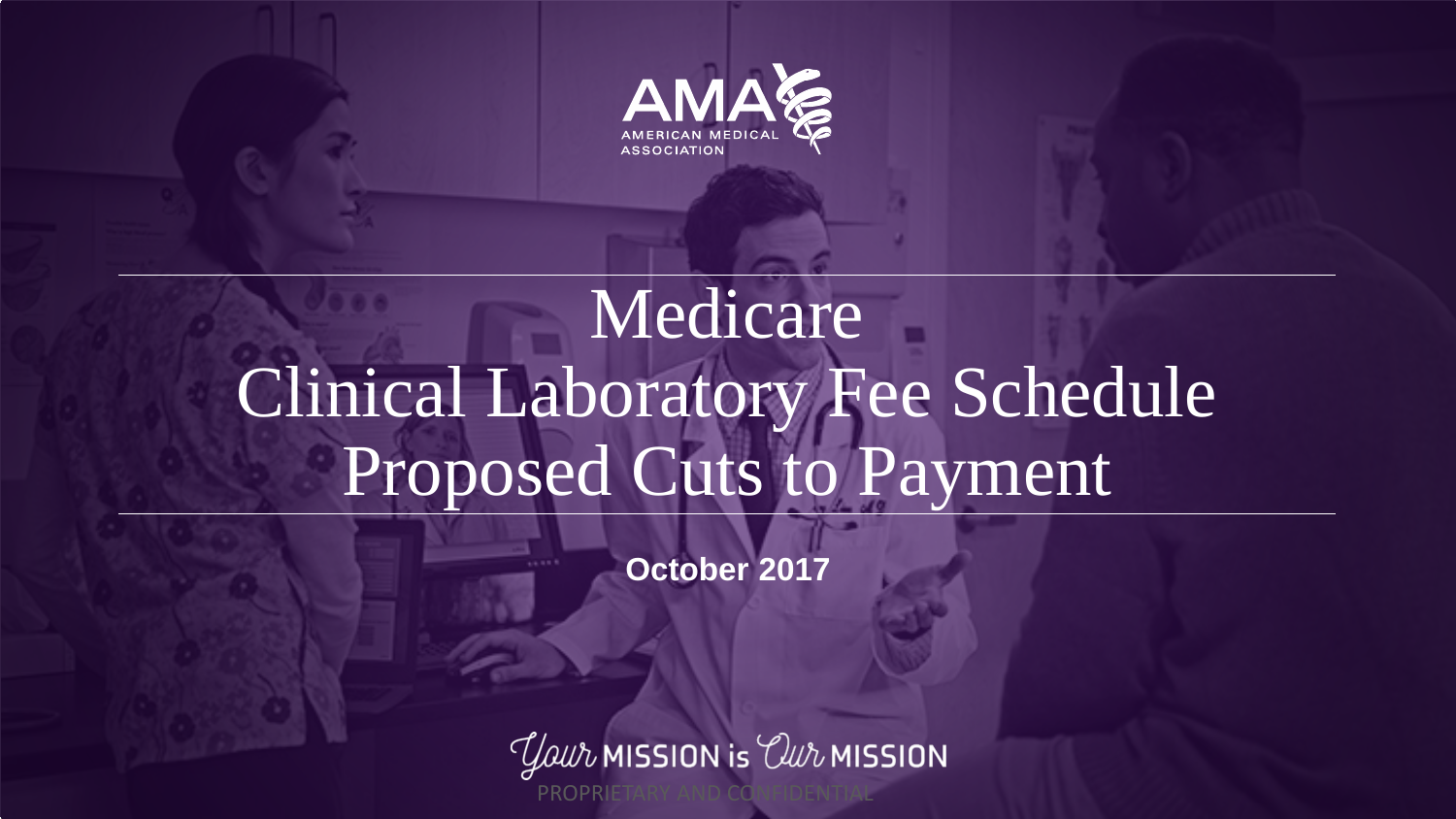January 1, 2018 Medicare **patient access** to clinical testing may markedly **decrease**



The Protecting Access to Medicare Act (PAMA) will result in steep reductions in payments and will not reflect market-based payments as intended by Congress



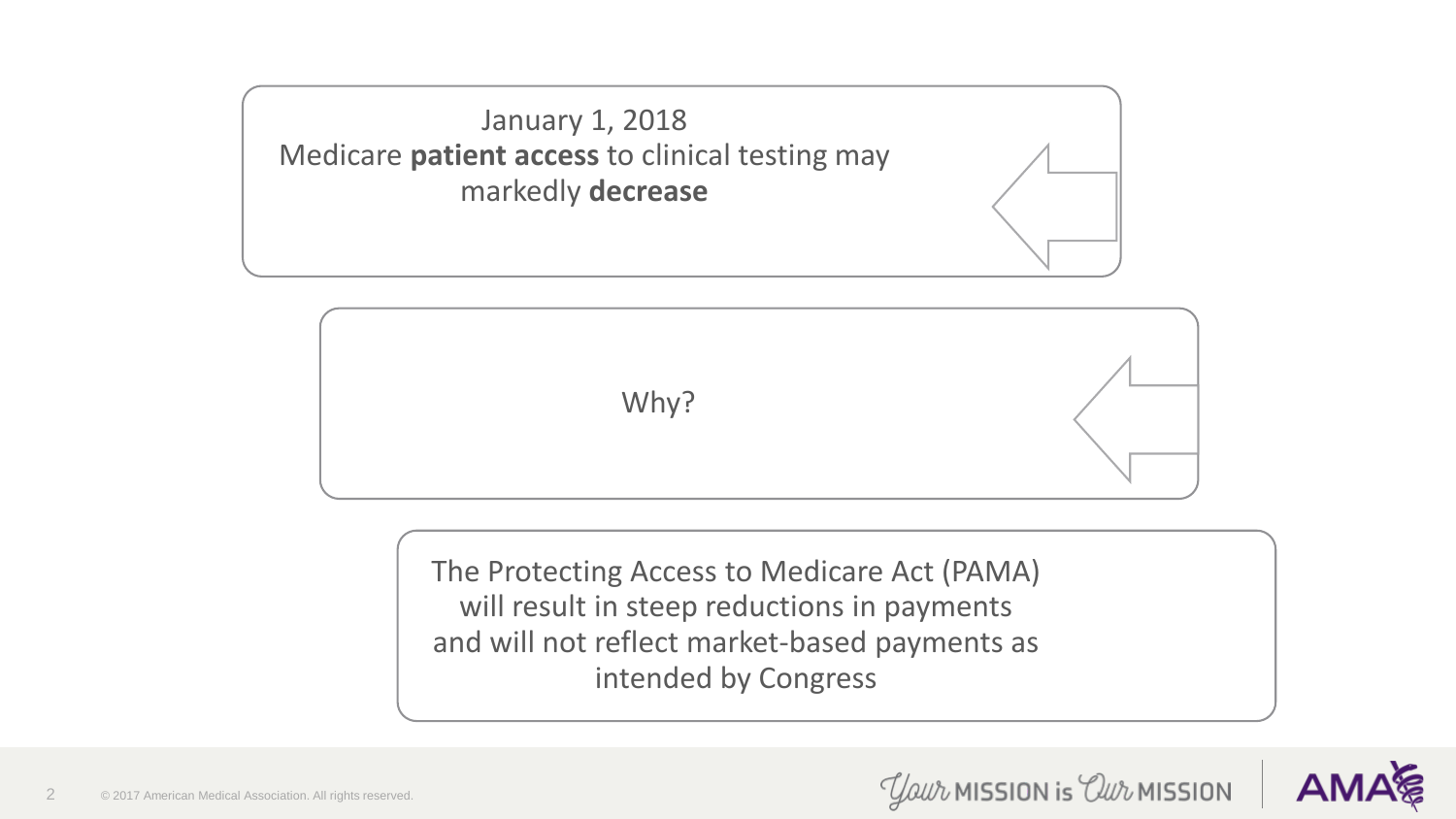**Reimbursement was decreased for a vast majority — 75% — of the various lab tests, with just 10% of the codes getting an increase**

The proposed "2018 industry cut is near the worst case, with 2019 likely not providing much relief."

- **"In the long run, though, it's likely that the 'brunt of the cuts will impact 'mom and pop' small labs that lack scale…allowing companies like LabCorp, Quest, and Genomic Health "to consolidate weaker players." – Industry Analyst**
- CMS stated that they received data from 1,942 applicable laboratories on nearly 248 million test payments
	-
	-
	- 1,360 tests codes on the CLFS
- The majority of reporting laboratories were located in physician offices (57.0 percent)
- 90.1 percent of the actual reported test volume came from independent laboratories
- Because PAMA establishes a maximum per -year reduction in test rates, 58 percent of tests (those declining by more than 10 percent) will have their reductions phased in over multiple years
- Meanwhile, approximately 10 percent of tests will receive an increase relative to the 2017 CLFS

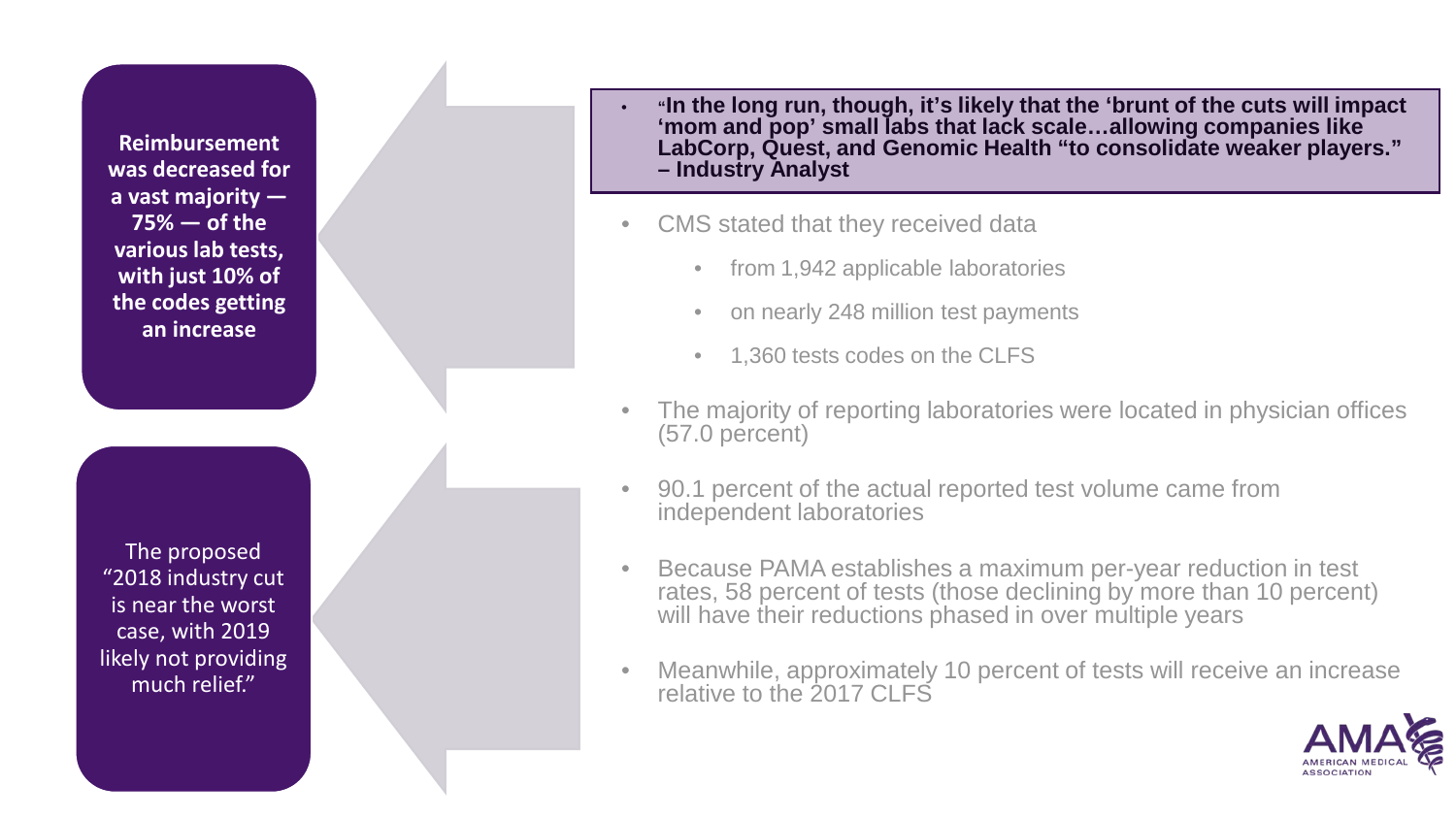### Road Map



*Your* MISSION is *Our* MISSION

**AMA**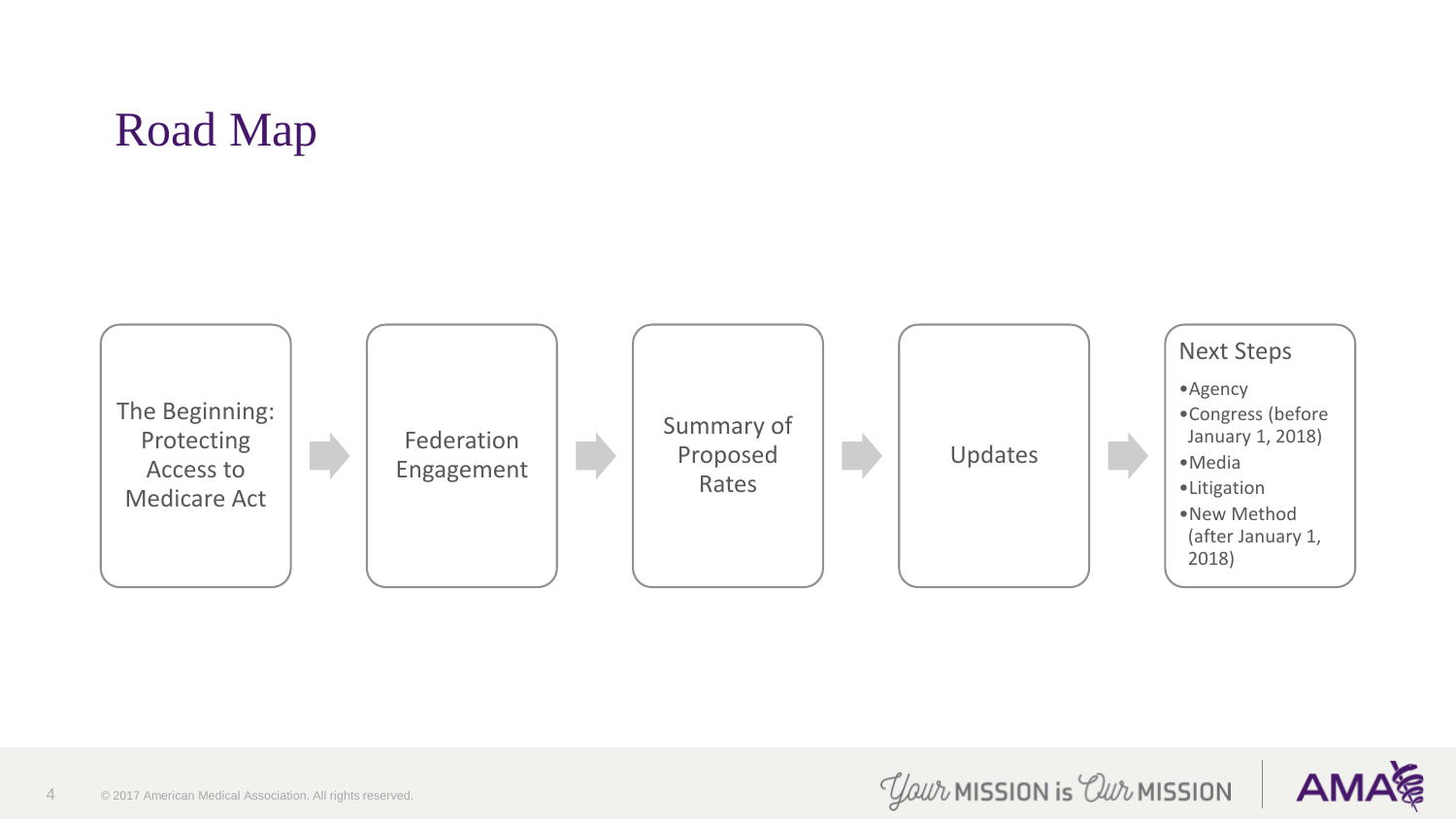### The Beginning: Legislation



© 2017 American Medical Association. All rights reserved. 5

*Your* MISSION is *Our* MISSION

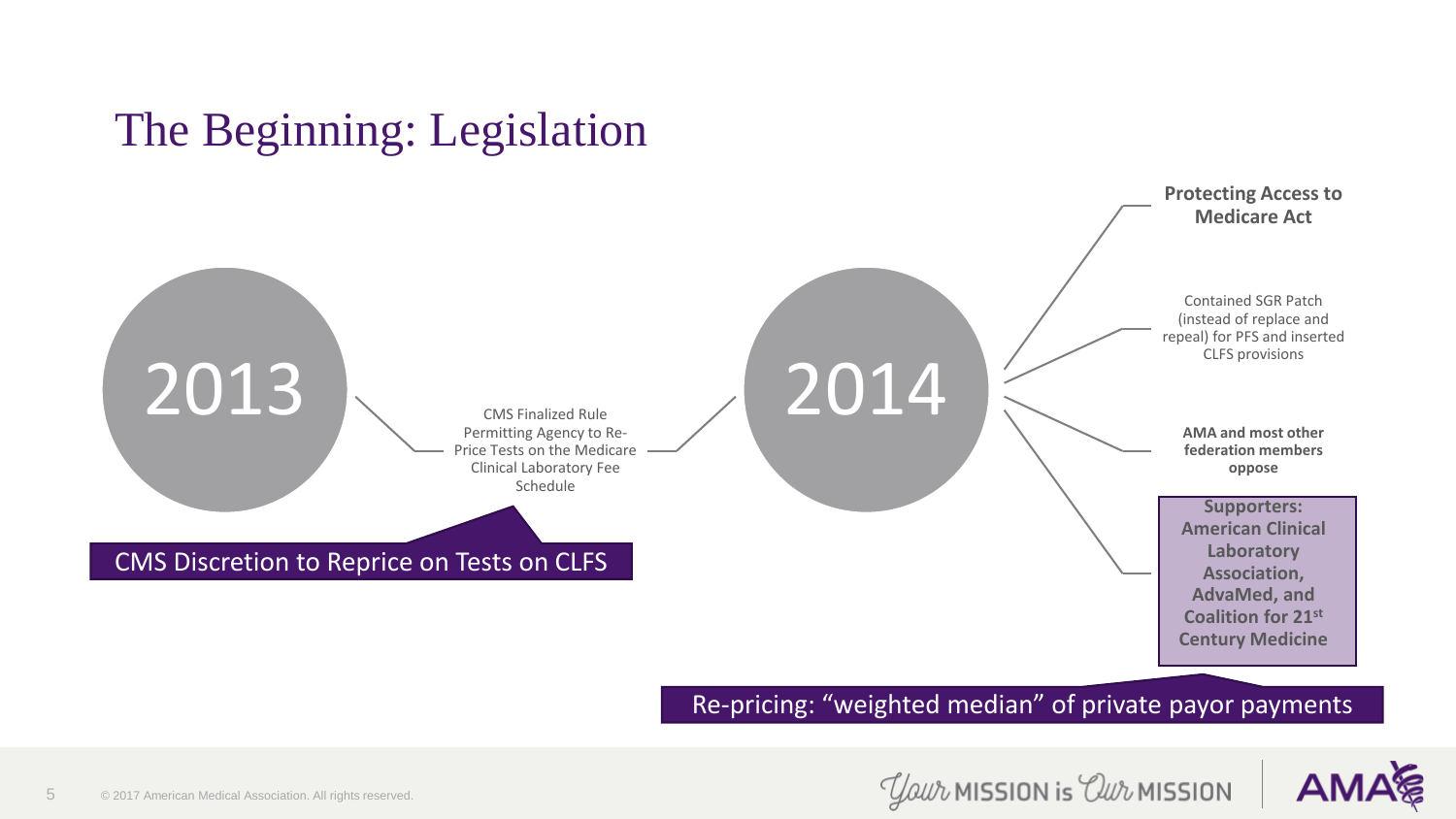#### PAMA requires CMS to establish new Medicare payment rates and the rates will apply to most clinical tests including rapid result testing offered in a physician's office



If the Secretary determines that an applicable laboratory has failed to report or made a misrepresentation or omission in reporting information under this subsection with respect to a clinical diagnostic laboratory test, the Secretary may apply a civil money penalty in an amount **of up to \$10,000 per day for each failure to report or each such misrepresentation or omission**.

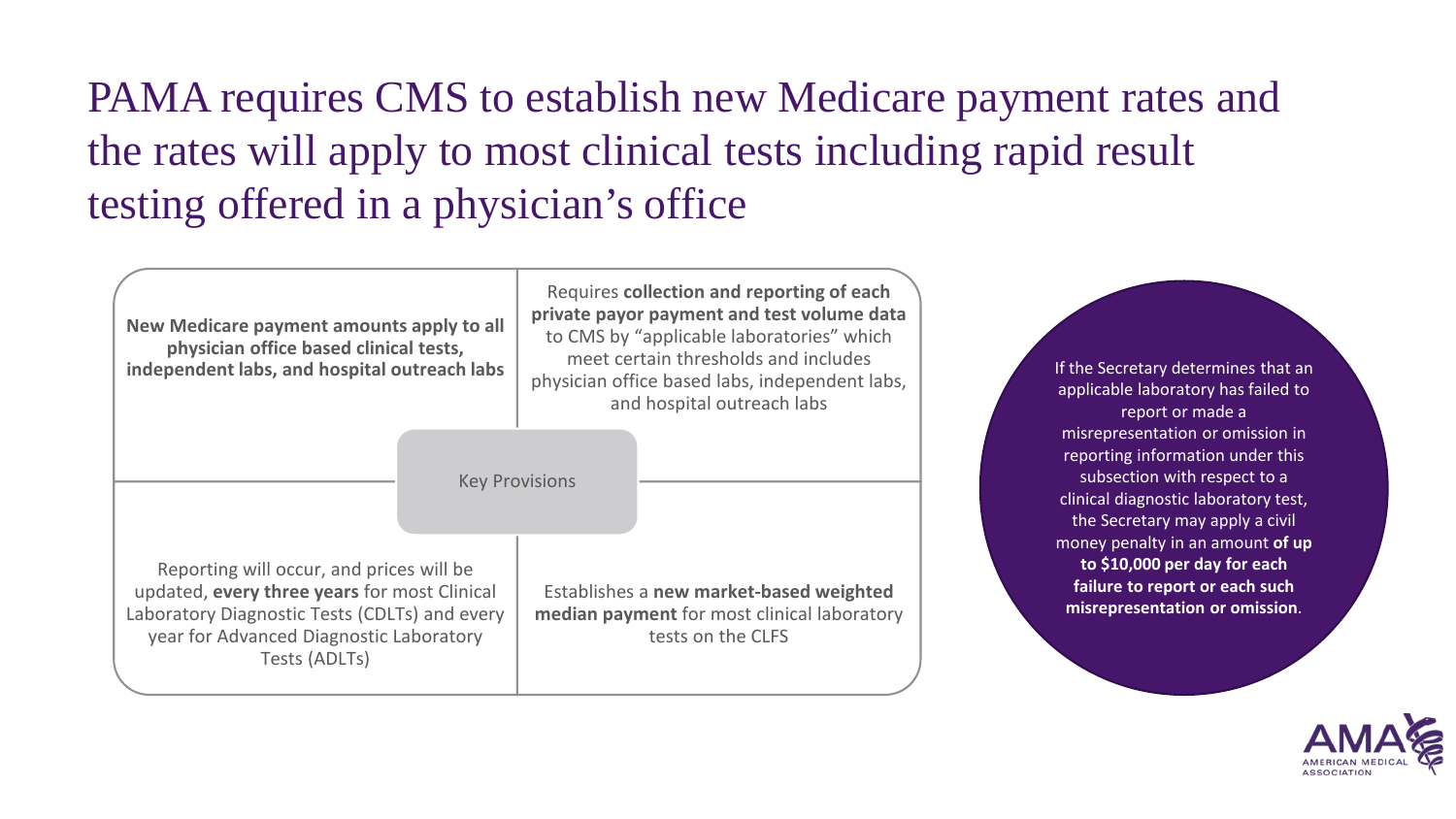# The Beginning: Rulemaking

2014: Clinical Laboratory Fee Schedule Annual Public Meeting

• AMA Presentation on potential POL reporting burden

2015: Proposed Rule Issued

• Federation discussions on impact of reporting burden v. too few POLs reporting

2016: Final Rule Issued & Data Collection Required

- Widespread concern with retrospective data collection and six month burden
- Dark Report analysis projected cuts

2017: Data Submission Mandated, Proposed Rates Issued

- Reports about data collection confusion and challenges: impossibility
- Delays in data submissions

*Your* MISSION is Our MISSION

#### Key Concerns

- $\checkmark$  POL Reporting Burden & Risk of Civil Money Penalties
- $\checkmark$  Too Few POLs Report and Weighted Median Too Low

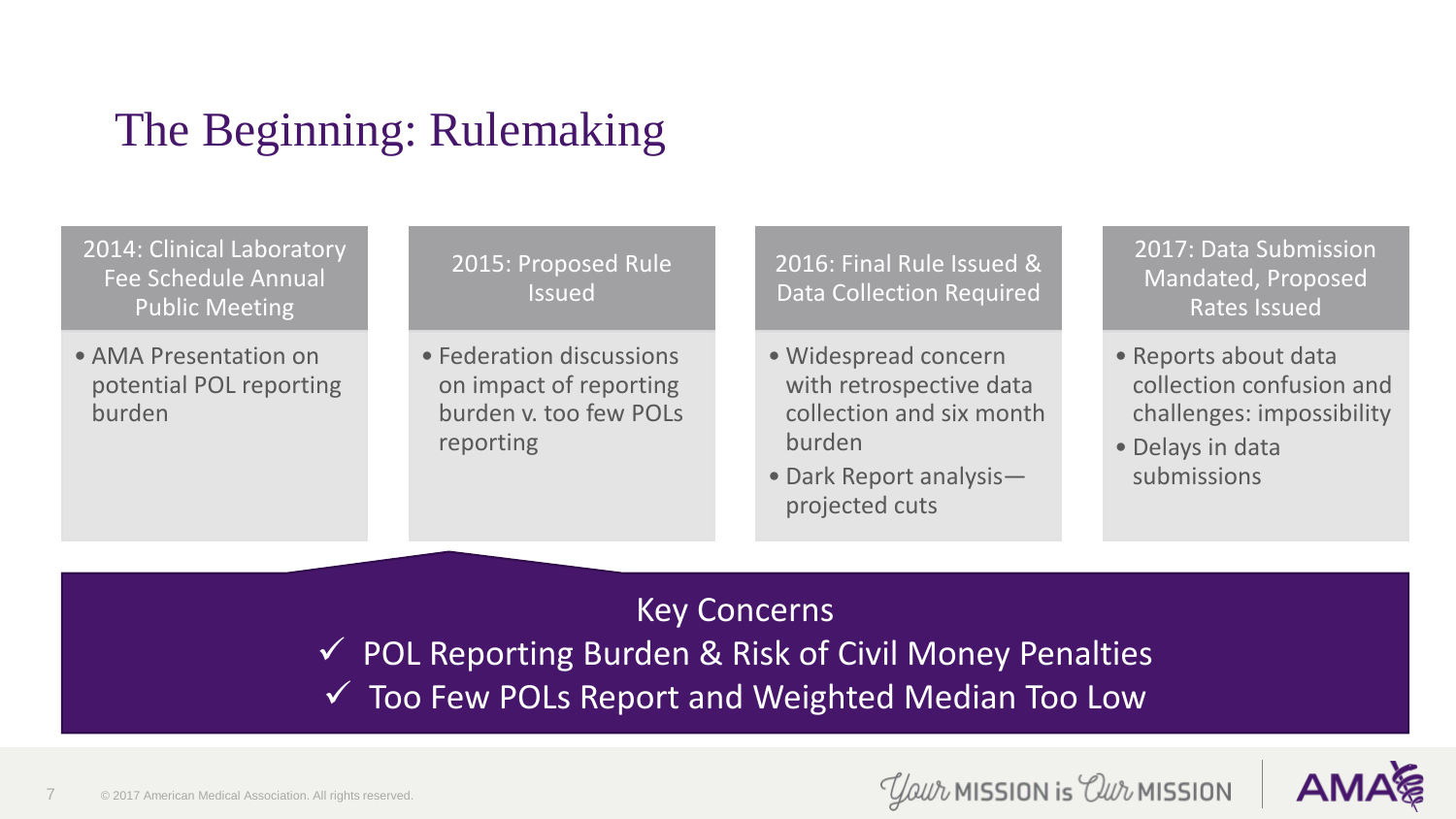# Regulatory Timeline

- On June 23, 2016 CMS published in the Federal Register the final rule implementing section 216(a) of the Protecting Access to Medicare Act of 2014 (PAMA).
- **CMS published preliminary CLFS rates for CY 2018 September 22, 2017.** 
	- The public will have approximately 30 days, through early October 23, 2017, to submit comments on the preliminary CY 2018 rates.
- **CMS indicated that it make final CY 2018 CLFS rates available on the CMS website: early November 2017.**
- The final rule also announces CMS' decision to move the implementation date for the private payor rate-based fee schedule to **January 1, 2018.**



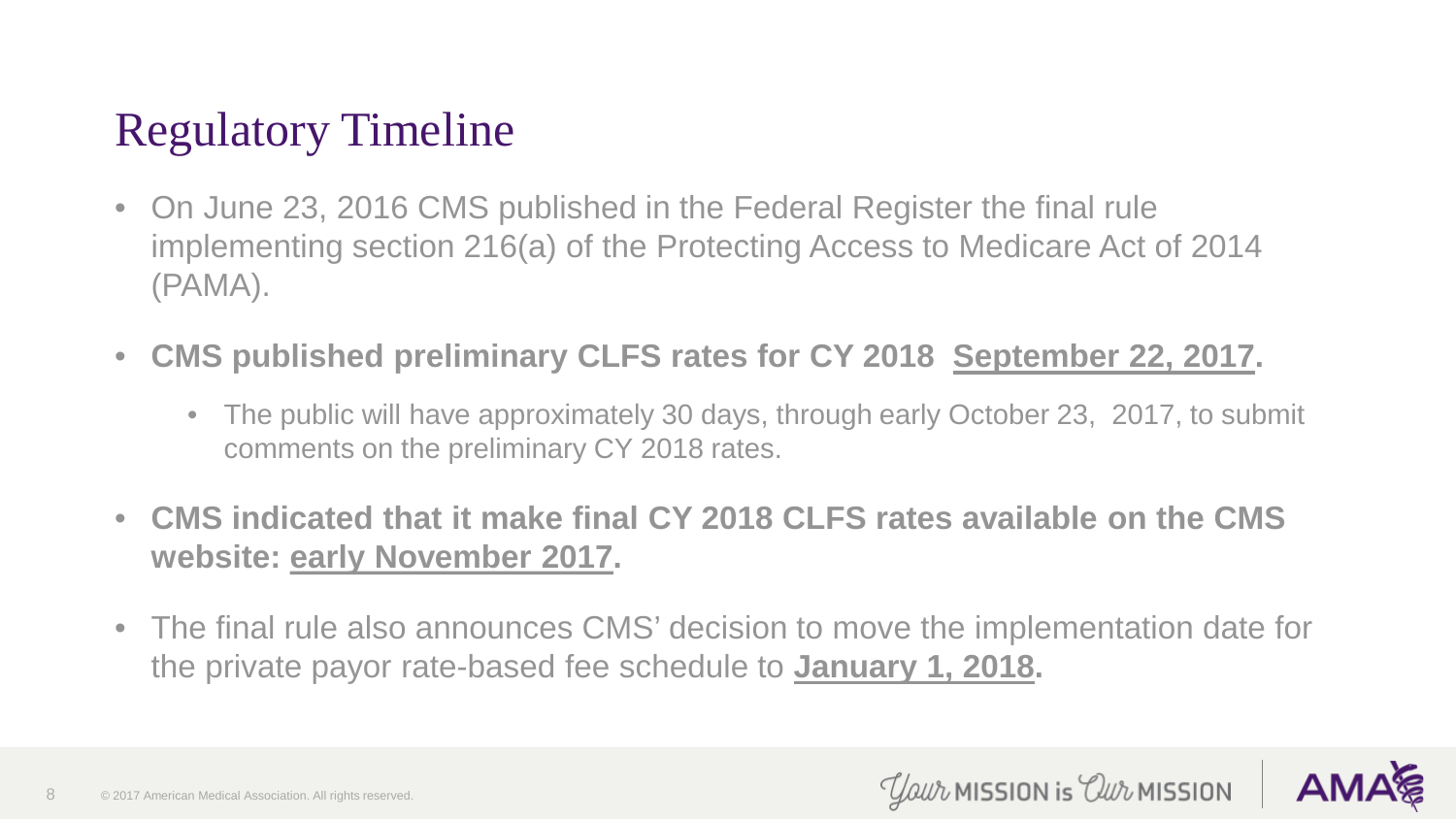#### Federation Engagement

- CMS to national medical specialty societies
- Note to all EVPs and Specialties
- AMA Advocacy Updates
- National Specialty Calls
	- Smaller subset of engaged Federation members
- COLA outreach and engagement efforts
- State medical association / national specialty sign-on



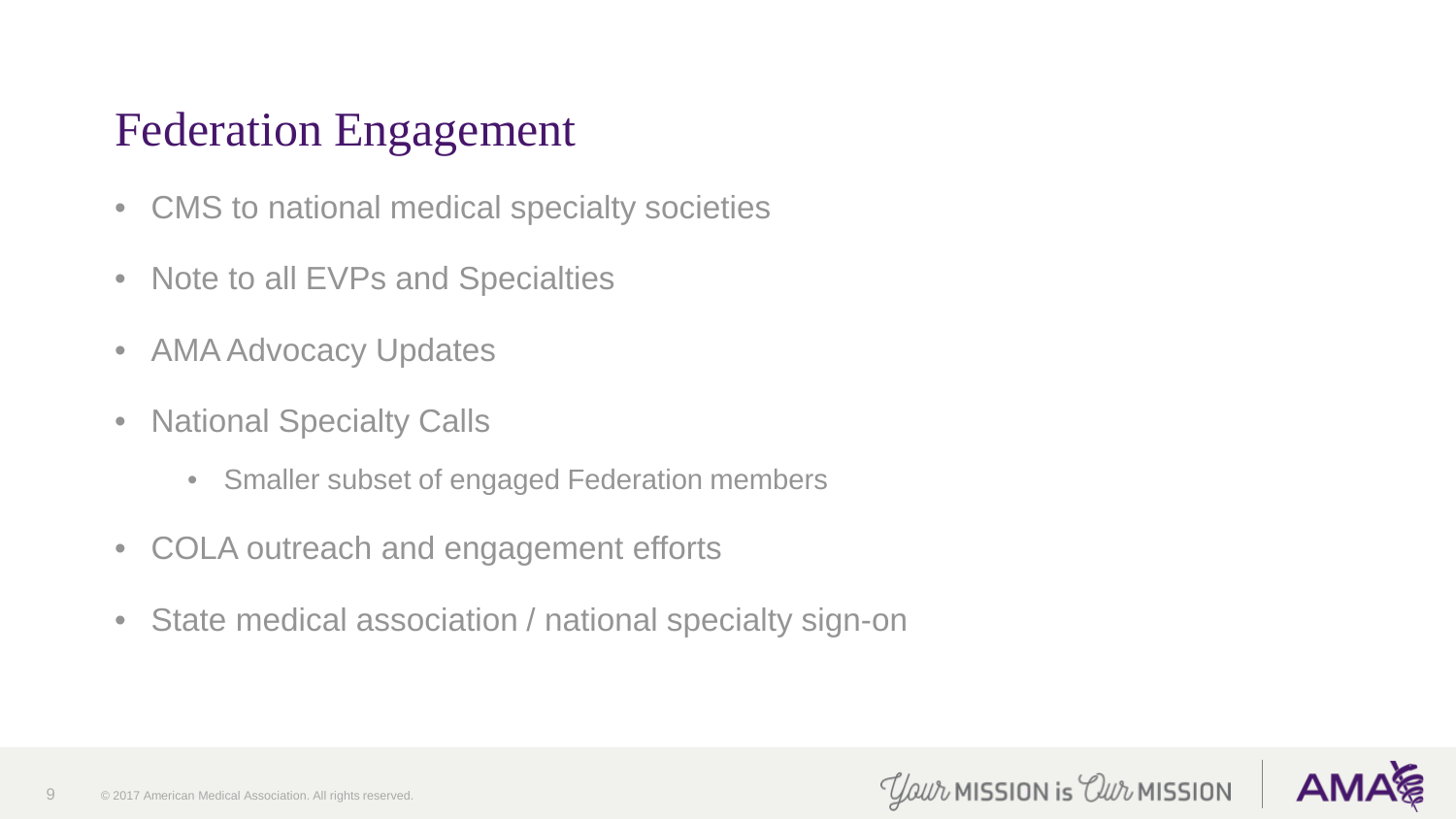#### SUMMARY OF PROPOSED RATES

September 22, 2017, CMS Proposed Rates Issued

October 23, 2017, Comment Letters Due to CMS

November 2017, Rates to Be Posted

January 1, 2018, Rates Effective



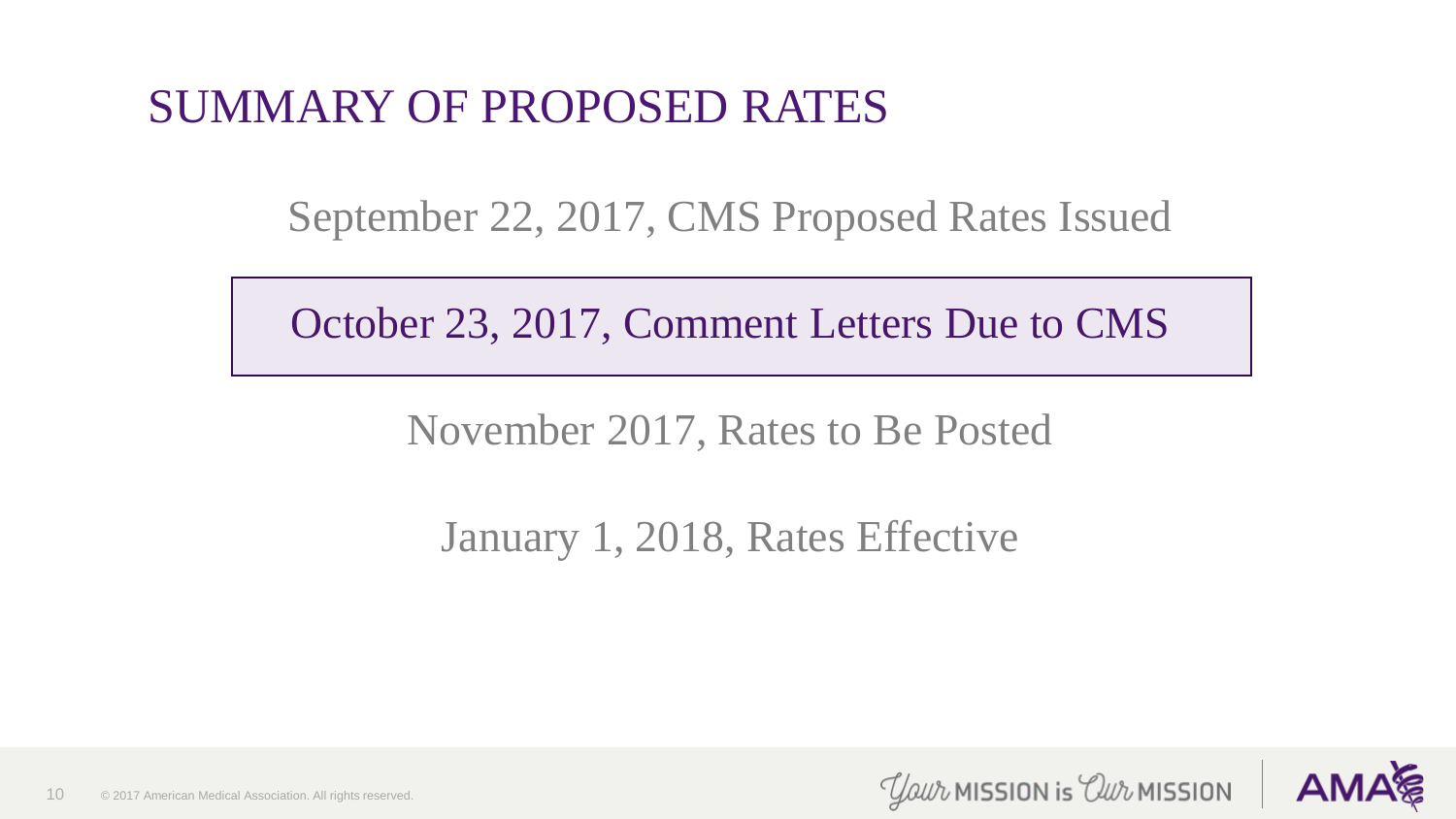# COLA ANALYSIS

| <b>HCPCS Code</b> | <b>Description</b>                     | <b>Value to</b><br>diagnosis &<br>treatment                           | 2017 National<br><b>Limit Amount</b> | 2018 Amount<br>with 10% cap | <b>Weighted Median</b> | <b>Percentage of Cut</b><br>over 3 years | <b>Number of</b><br><b>Tests 2016 (in</b><br><b>Millions)</b> |
|-------------------|----------------------------------------|-----------------------------------------------------------------------|--------------------------------------|-----------------------------|------------------------|------------------------------------------|---------------------------------------------------------------|
| 83036             | A1C TesT                               | Treatment of<br>chronic diabetes                                      | \$13.32                              | \$11.99                     | \$8.50                 | $-36.7%$                                 | 19.1                                                          |
| 85025             | Complete CBC with<br>auto differential | Diagnosis of<br>infection, anemia<br>etc.                             | \$10.66                              | \$9.59                      | \$6.88                 | $-35.46%$                                | 41                                                            |
| 80053             | Comprehensive<br>Metabolic panel       | Check major<br>organ function                                         | \$14.49                              | \$13.04                     | \$9.08                 | $-37.34%$                                | 41                                                            |
| 84443             | Thyroid Test                           | Monitoring<br>thyroid function<br>and medication                      | \$23.05                              | \$20.75                     | \$14.87                | $-35.49%$                                | 21.3                                                          |
| 85610             | Prothrombin Time                       | Monitoring<br>patients on<br>Coumadin and<br>coagulation<br>disorders | \$5.39                               | \$4.85                      | \$4.29                 | $-20%$                                   | 19.1                                                          |
| 83880             | Assay of natriuretic<br>peptide        | Testing for heart<br>failure                                          | \$46.56                              | \$41.90                     | \$39.26                | $-15.68%$                                | 1.4                                                           |



**AMA**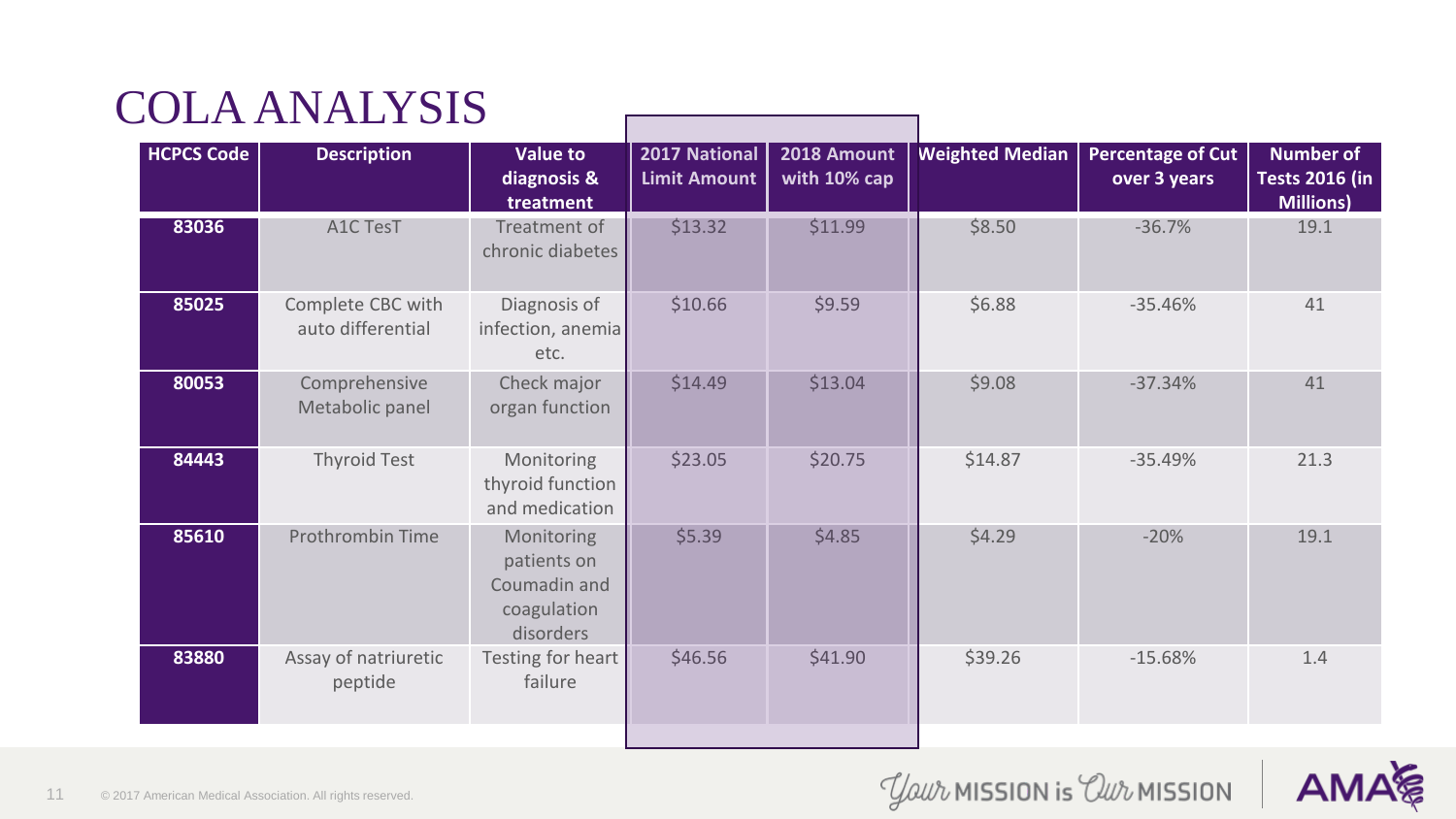# **Accurate Reporting--Impossibility**

Physician organizations strongly urged CMS to establish a data collection period at a minimum six months after the final rule was issued in 2016. This request was based on extensive experience implementing major changes to Medicare programs by physician organizations and physician practices. CMS instead mandated a complicated, detailed, confusing, and voluminous data collection requirement for a mostly retrospective six month data collection period that began approximately six months before the final rule was issued. This constituted an impossibility for a number, if not all, of our members to do accurately and completely. Many clinical laboratories including the largest reference laboratories that have sophisticated payments systems and that hired additional staff, struggled to collect accurate data within the specified data collection timeframe and to submit timely. All of the foregoing underscore that clinical laboratories were required to comply with a regulation that constituted an impossibility.

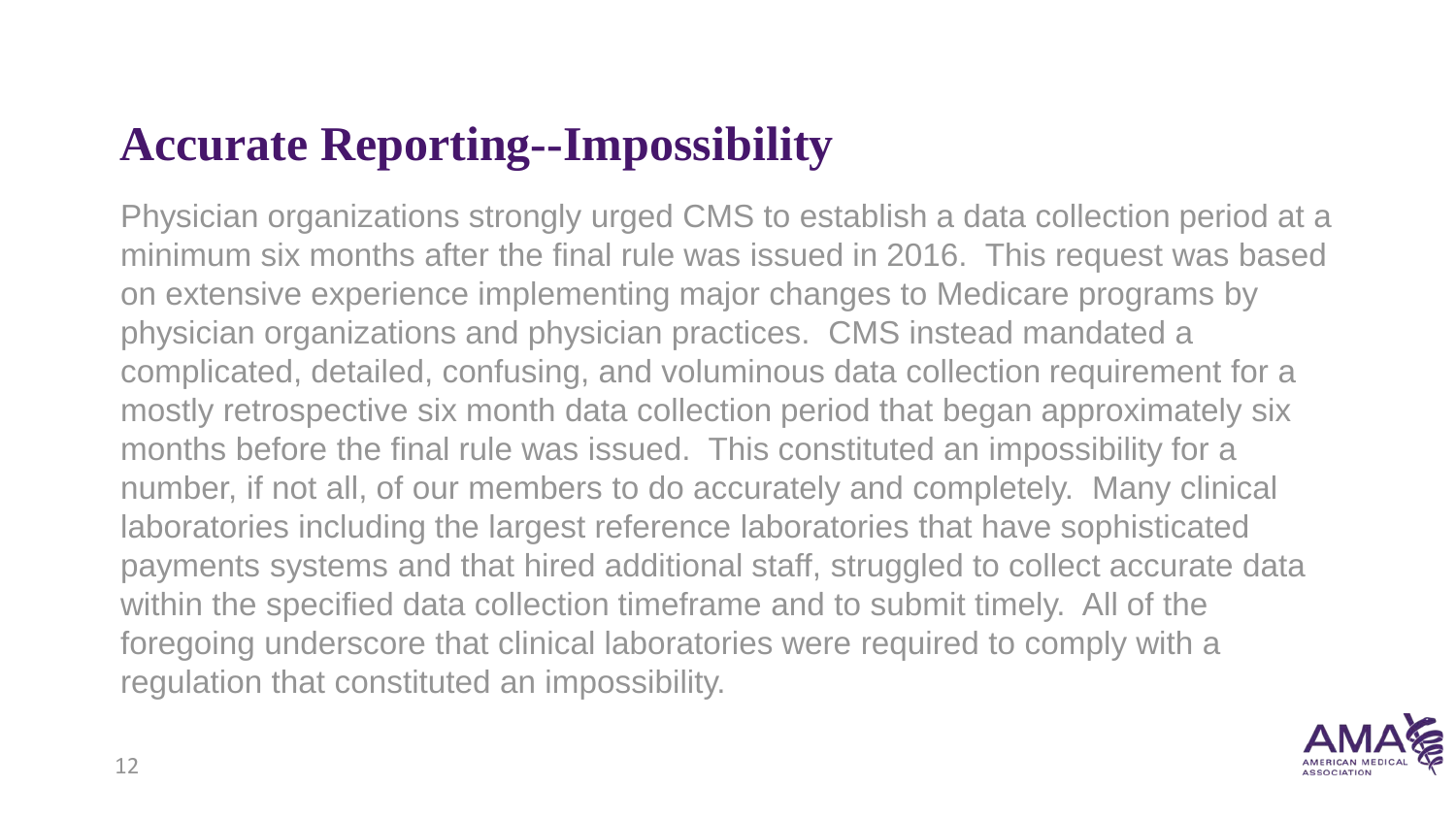### **Recommendations**

We urge CMS to modify the existing PAMA regulations through issuance of an interim final rule effective December 1, 2017, that holds the current rates in place until CMS has conducted targeted market segment surveys (reference laboratories, physician office-base laboratories, independent laboratories, and hospital outreach laboratories) to validate and adjust the final fee schedule payments calculated based on the data collection to ensure congressional intent—payment rates that accurately reflect private market payments across all market segments—is achieved.

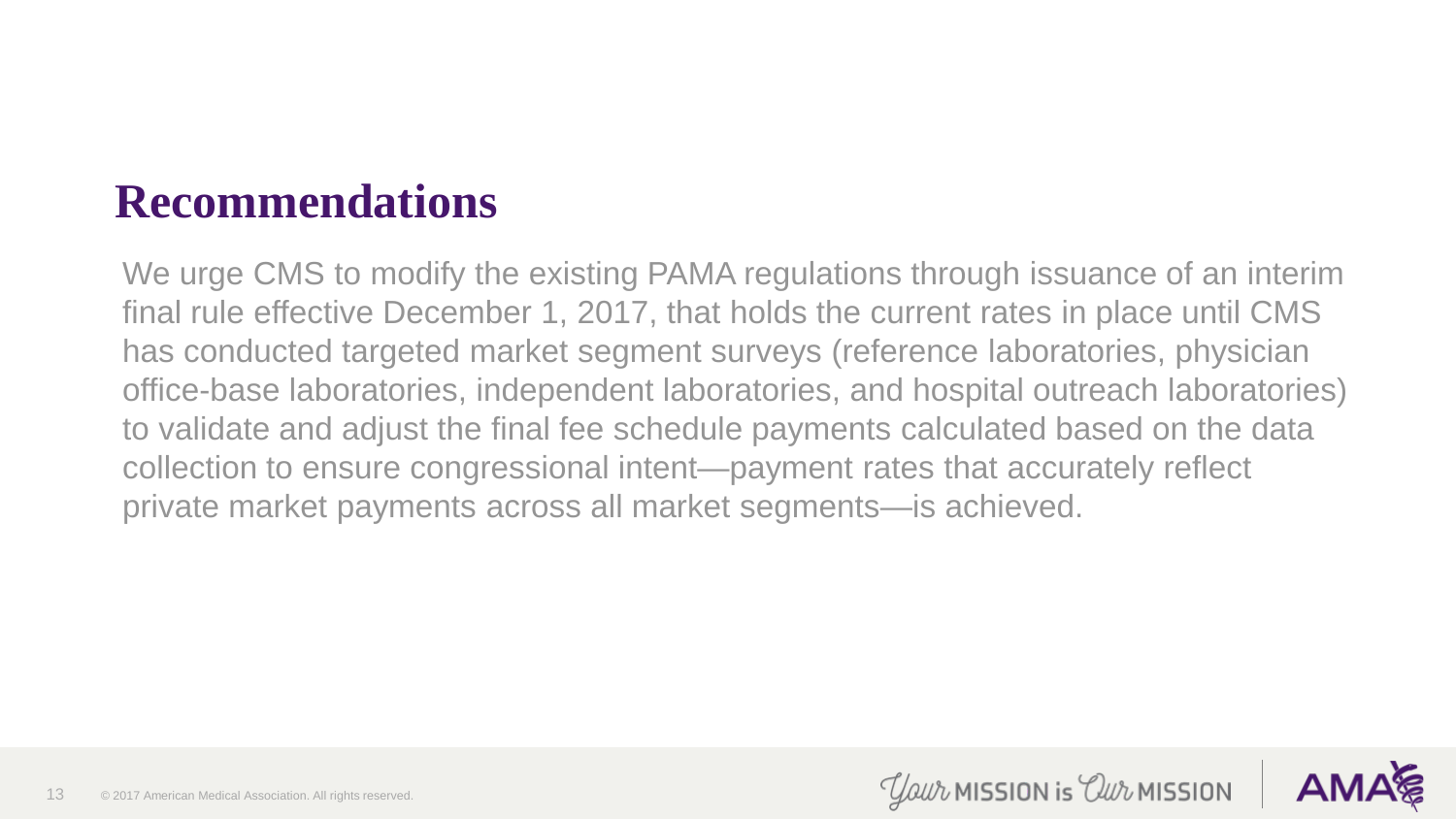# **AMA Concerns**

- Prevent spread of infectious diseases and pandemics
	- Ensuring the U.S. health system has a strong and comprehensive network of clinical laboratories (including physician office based, independent, reference and hospital community outreach labs) to provide the **first line of detection and defense against an infectious disease outbreak or pandemic in the interest of public health.**
- Strengthen Patient Centered Care through point-of-care testing/near patient testing
	- Advancing **patient-centered care** as part of **21st Century medicine initiatives** to leverage innovations in order to ensure care is delivered near to patients (particularly important for Medicare beneficiaries who may have more comorbidities, may be more medically fragile, and may face more barriers (cost and geographic, for example) to accessing clinical care). Point-of-care testing is an important component of such efforts.
- Support delivery pathways that are consistent with MACRA Implementation
	- Improve **patient care continuity and optimize care coordination and efficient communication** to minimize patient burdens associated with fragmented care by facilitating and advancing new payment and delivery models as required under the Medicare Access and CHIP Reauthorization Act of 2015.
- Establish accurate market-based rates
	- Ensuring **congressional intent for market-based rates** is effectuated for clinical tests on the Medicare CLFS.



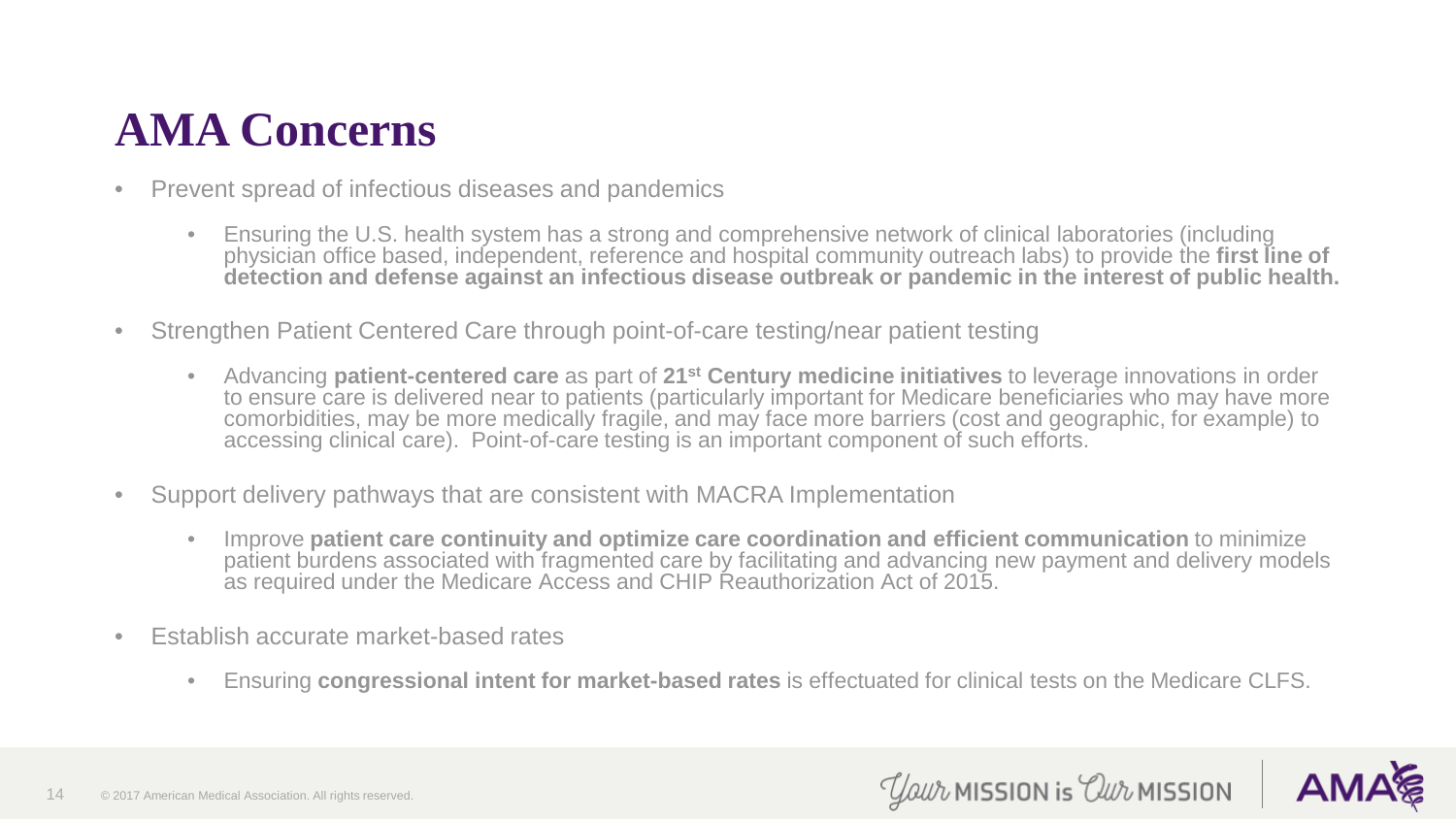# **Vulnerable Patients: Oncology**

"To have testing on the day of treatment, before we start, is very important," stated an oncologist from Michigan. Laboratory testing at the time of the cancer patient's treatment visit is often necessary to determine prescription dosages and to assess side effects resulting from chemotherapy medications and any combination of other medications the patient may be taking.

COLA, [www.nearpatienttestingmatters.org](http://www.nearpatienttestingmatters.org/) (Reference: 2017 COLA Study, Value of Laboratory Testing to Patient Care)



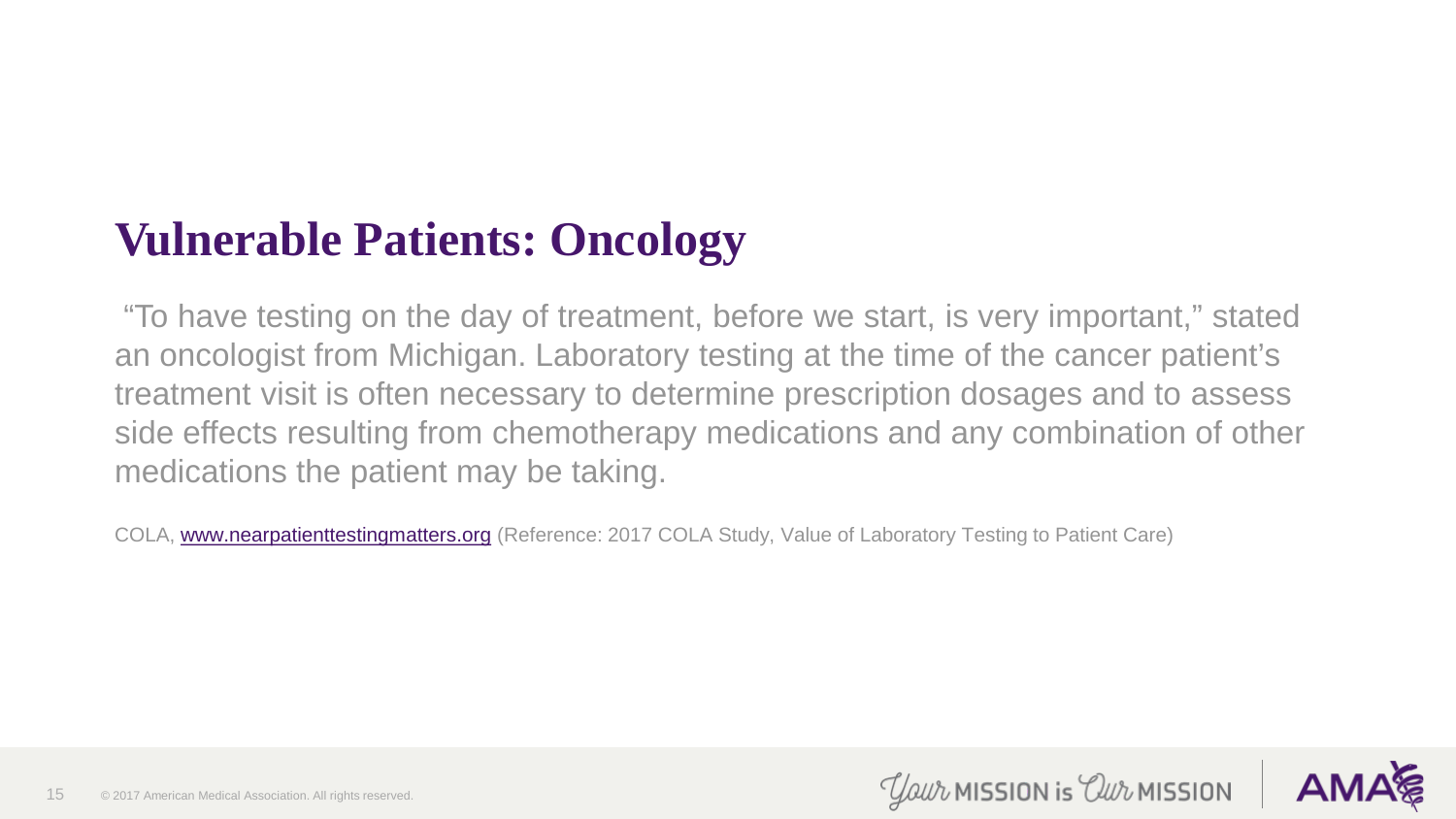#### **Public Health**

The public health consequences that result in a significant reduction of near patient testing (including physician office-based and regional testing clinical laboratories) will undermine essential public health infrastructure needed as the front line to detect infectious disease outbreaks

- Our interconnected society makes it vital that our public health professionals get quick, real-time access to diagnostic information when the next epidemic disease breaks out so they can quickly identify the disease and a possible treatment.
- Physicians who provide laboratory services in their practice are able to rule out other potential infections fast in their own laboratory while the patient waits.
- If the infection is not identifiable, the physician can quickly refer the specimen to a reference laboratory or directly to the public health lab.
- The faster these diseases are identified, the faster we can treat these patients and the more likely we will save their lives.



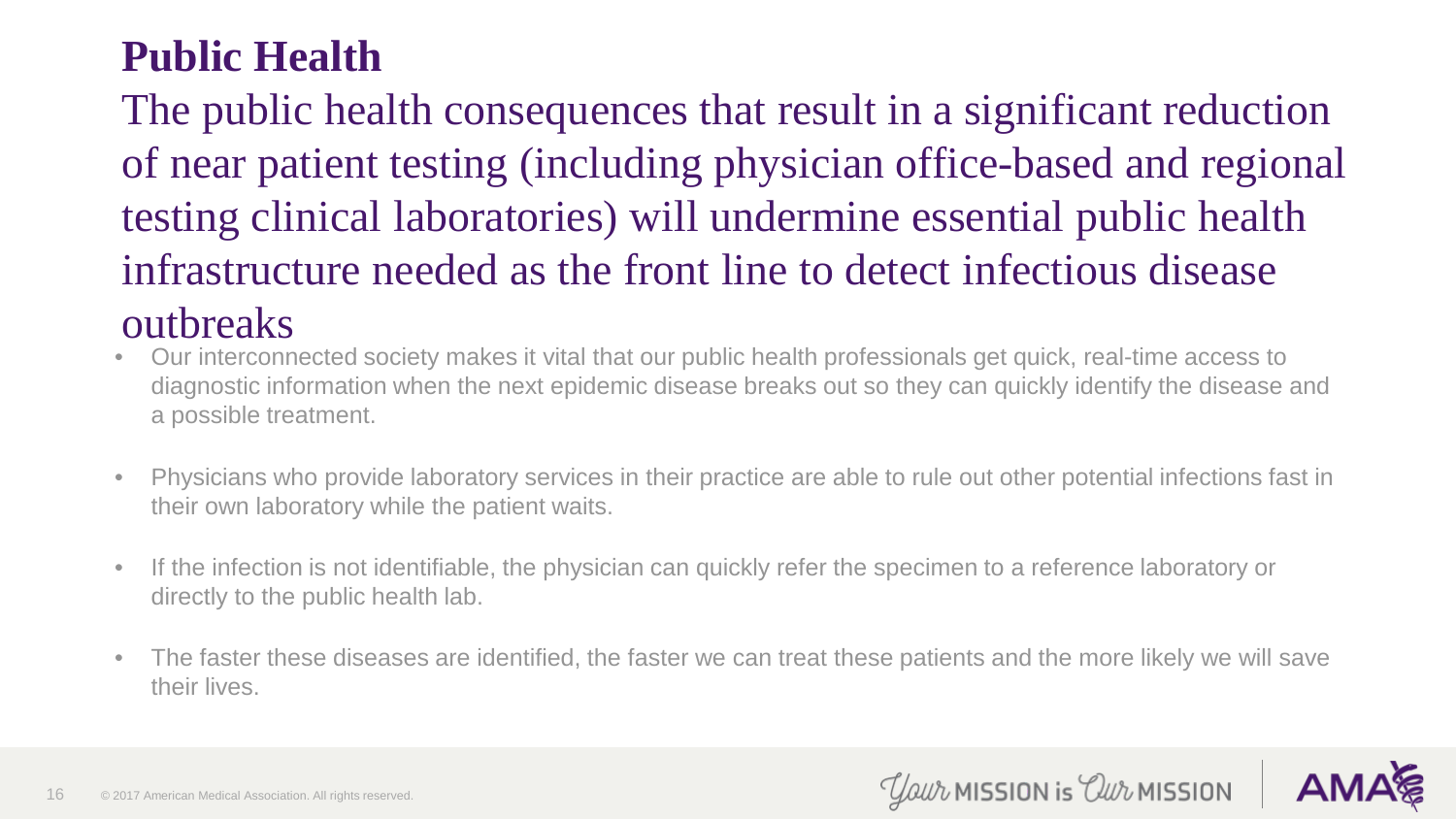# **Rural Patients Losing Access**

"It would have a devastating effect in our community."

Dr. OK is a family physician practicing in an entirely rural community. During the interview, Dr. OK shared about the scarcity of access to laboratory services in this community.

Dr. OK shared that the closest laboratory is "300 miles away." If the 3 physician practice no longer provided laboratory services "it would be devastating to our community," Dr. OK added.

--COLA, [www.nearpatienttestingmatters.org](http://www.nearpatienttestingmatters.org/)



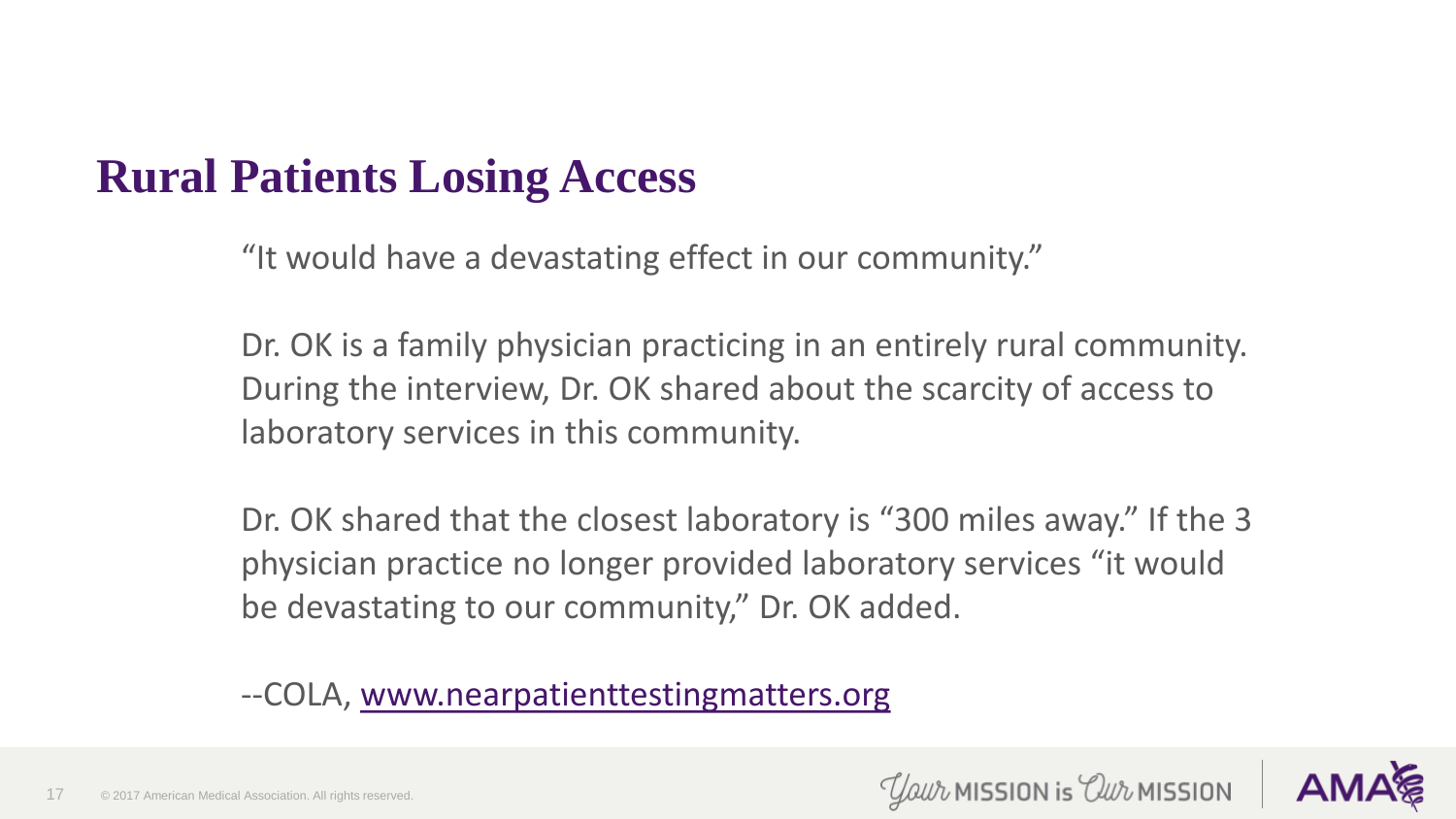#### **Disrupting MACRA and Innovation**

A significant decrease in patient access to clinical testing options (including pointof-care testing) will have a negative impact on patient care and MACRA implementation and efforts to drive  $21^{st}$  Century Cures Act priorities

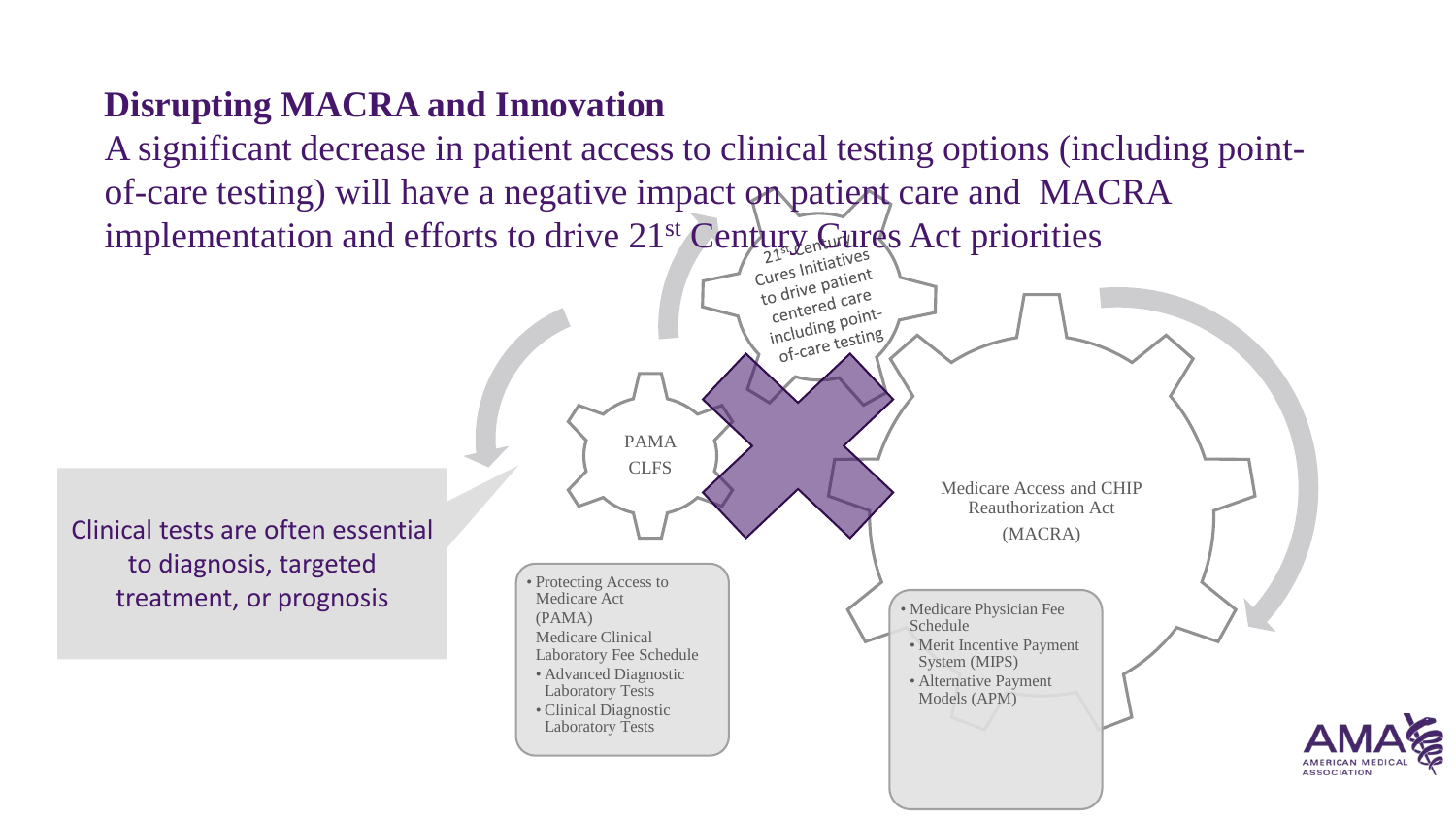#### PAMA PRIMER AND DEFINITIONS



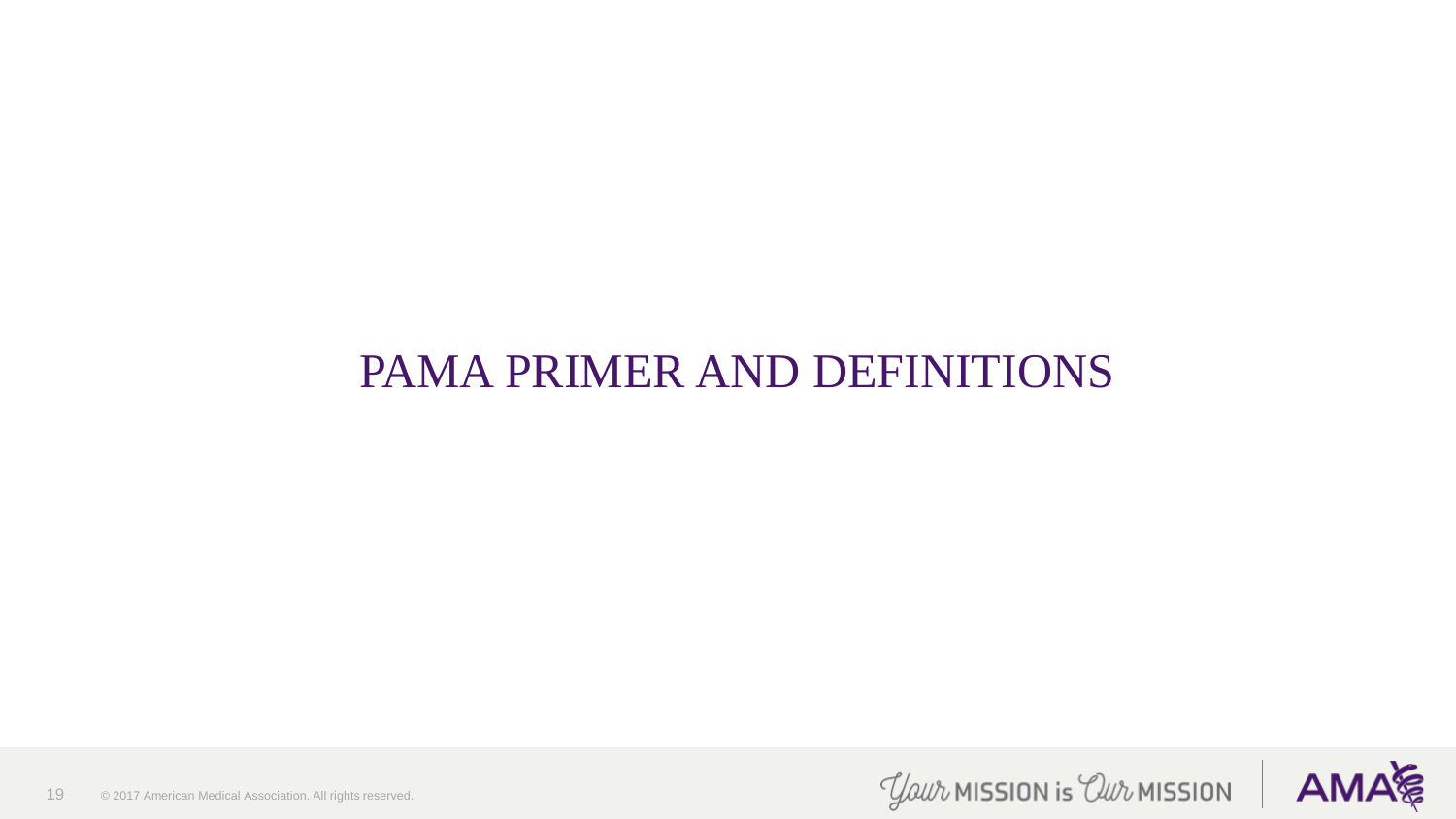Implementation was not optimized to collect accurate data and CMS has not specified how stakeholders will be able to ascertain accuracy of final calculated amount

- Based on the CMS regulation (not the statute) clinical regulation (not the statute) clinical requirements **before** they were informed what data should be collected
- Many clinical laboratories did not learn of the requirements until well after June 2016 and after the collection of accurate data became an impossibility
- Reports have emerged that inaccurate data was submitted and many clinical laboratories were not aware that they are subject to the reporting requirement because inadequate time was provided to conduct outreach and education
- The Open Payment implementation and data inaccuracies underscore need to validate data in a transparent manner, particularly for first cycle where data integrity remains a widely shared concern

CMS published regulatory

Data collection period: **January 1 to June 30, 2016** 

The regulation required too much data, 6 months, when less data would have reduced the regulatory burden and increased ability of applicable laboratories to ensure accuracy

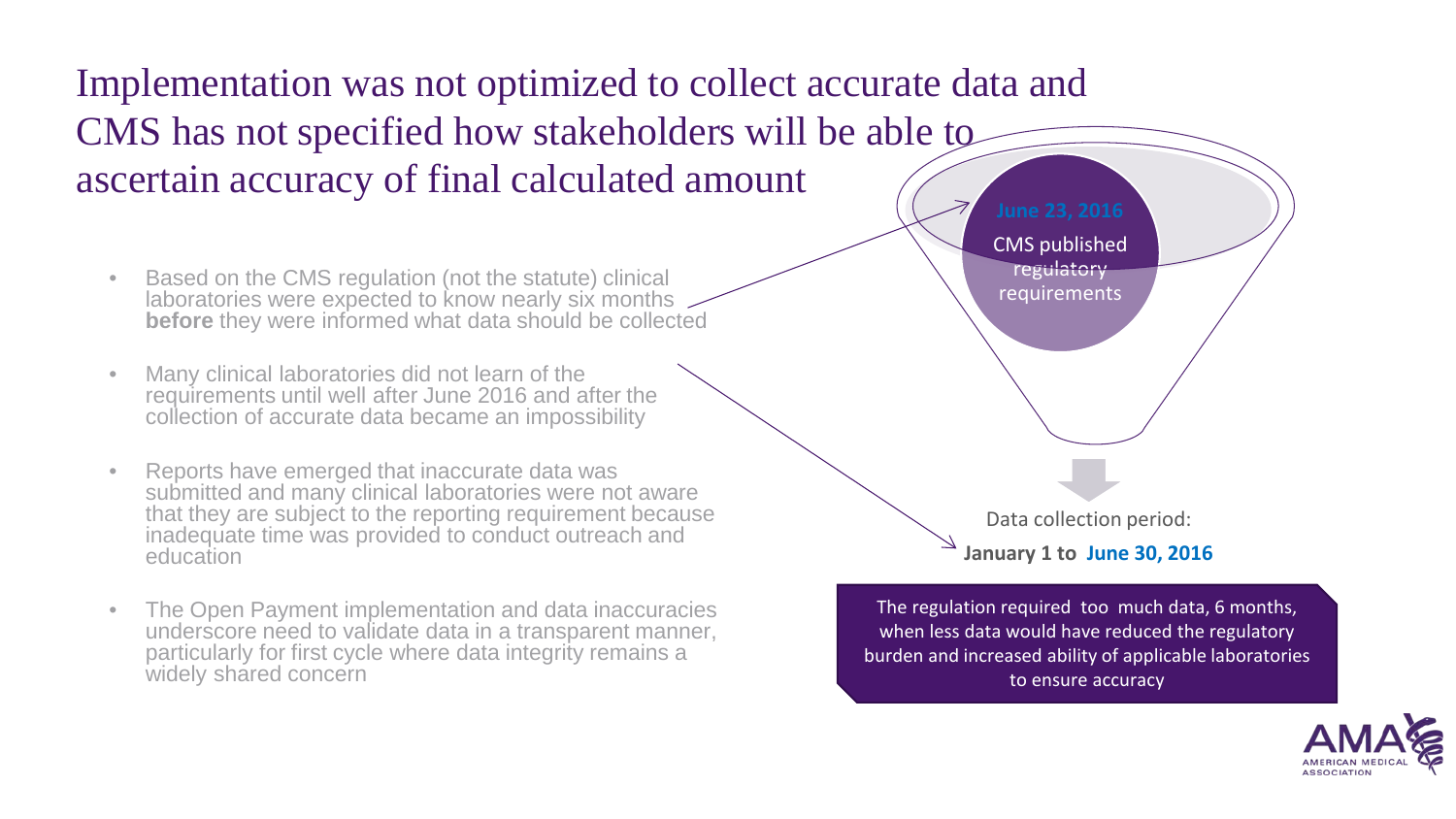Even large, independent clinical laboratories struggled to submit requested data by the established deadline…while many other clinical laboratories faced additional challenges

Data reporting deadline: March 30, 2017



The deadline was extended by two months to May 30, 2017, because many clinical laboratories including large reference laboratories had difficulty collecting accurate data



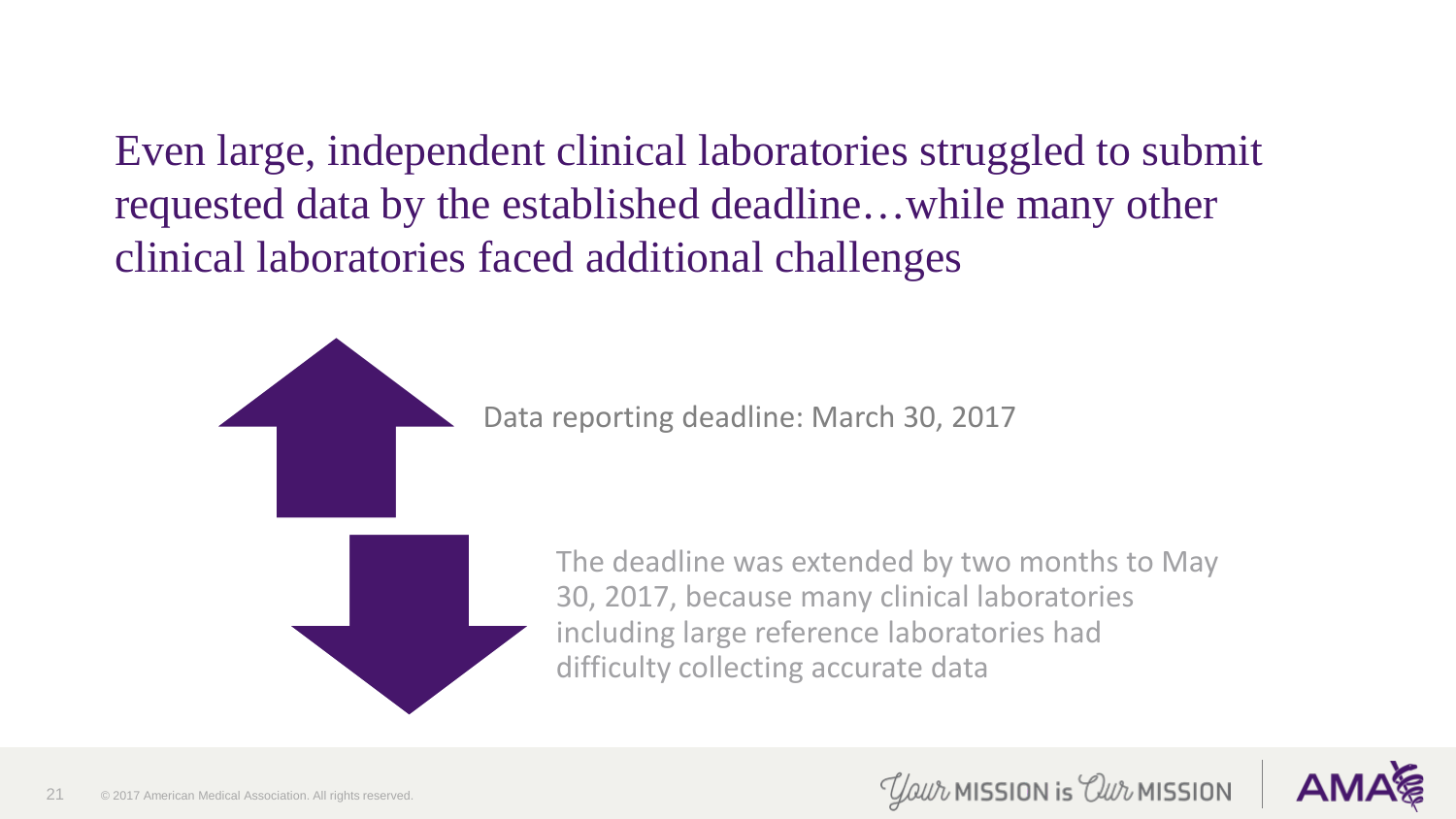#### Data Accuracy Problems

- Virtually every laboratory in the country is out of network with a large percentage of private payors. This is for numerous reasons, but the most common reason is that the third party payors wish to contract exclusively with only one or two national or regional laboratories, and all remaining laboratories are effectively excluded from in network status. This means that the laboratories do not have a contract or any other formal documentation of the "allowable" payment rate established by the payor. This makes the reporting of the payment rate for the payor very difficult, if not impossible.
- Even when a laboratory is paid for claims by an out of network payor, the explanation of benefits (EOB) often does not clearly state the payment rate established by the payor. Many laboratories receive different payment rates for the same test (a single CPT code) on the same date of service for patients who live in the same state. Theoretically, these claims should be paid the same amount, but often they are not. This further compounds the difficulty in discerning the payment rate established by the payor.
- Furthermore, the EOBs may not clearly define the patient balance owed on the out of network claim. A laboratory needs to add both the amount paid by the third party payor and the EOB listing of the patient balance in order to determine the payment rate established by the payor. However, if the patient balance is not well delineated, it is not possible for the laboratory to report the payment rate for the out of network payor.
- Additional complications due to bundled payments, paper claims processing.
- Associations and specific labs reported that reconciling payments to test performed was not consistent and was error prone (particularly for paper claims) as payments such as co-pays and co-insurance were not easily reconciled to initial payments and specific tests. In some cases, payments for one test were reported as payments for different tests inadvertently.



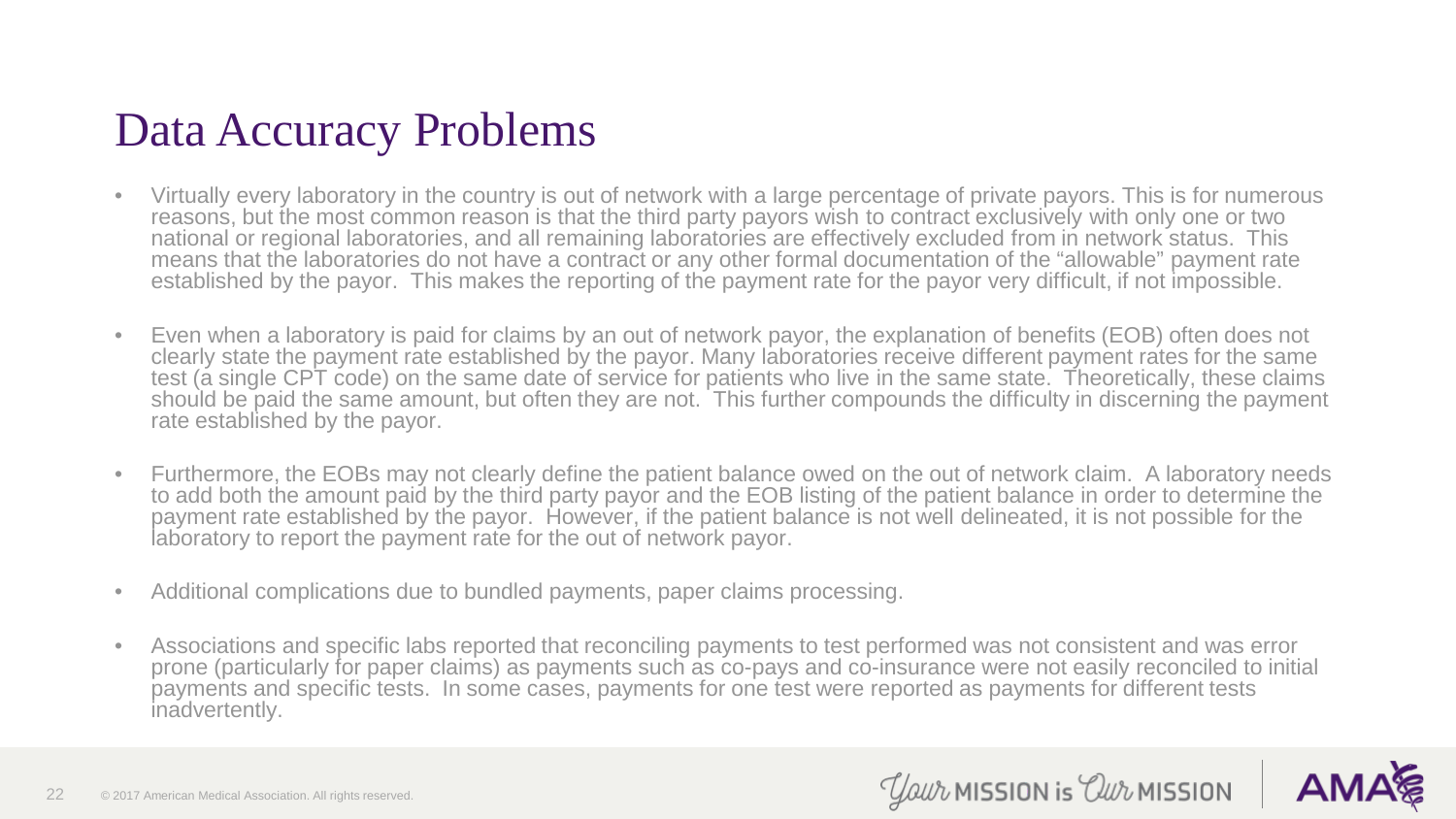# Applicable Laboratory Definition

- "Applicable laboratory" is one that receives a majority of its Medicare revenue under the Medicare Clinical Laboratory Fee Schedule, the Medicare Physician Fee Schedule, or the newly created Section 1834A of the Social Security Act.
- The Secretary may establish a low volume or low expenditure threshold for excluding a laboratory from the definition of applicable laboratory, as the Secretary determines appropriate.
- In the final regulation, the Secretary established a low expenditure threshold for exclusion **which relieved many small, independent clinical laboratories and physician office based laboratories (but not all) from having to report.**
- The final regulation also provided a definition of applicable laboratory that excluded a number of outpatient hospital based clinical laboratories.



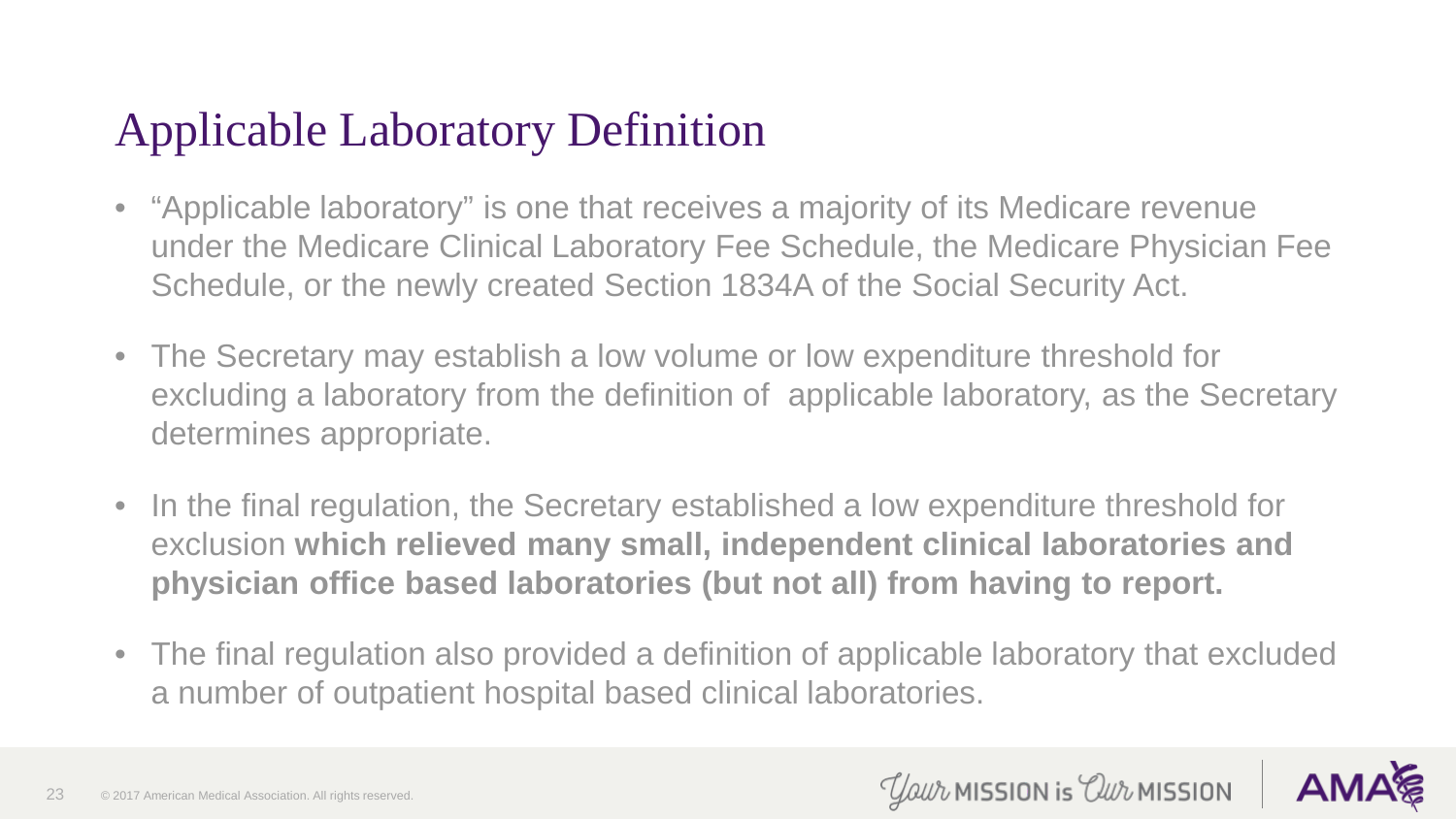# Applicable Data Definition

- The "applicable data" that must be collected and reported is the payment rate that was paid by each private payor for the test during data collection period specified by the Secretary in regulation (six months).
	- The payment rate reported shall reflect all discounts, rebates, coupons, and other price concessions
	- Such price shall include volume discounts, prompt pay discounts, cash discounts, free goods that are contingent on any purchase requirement, chargebacks, and rebates
	- In the case where an applicable laboratory has more than one payment rate for the same payor for the same test or more than one payment rate for different payors for the same test, the applicable laboratory shall report each such payment rate and the volume for the test at each such rate.
- The applicable data also includes the volume of such tests for each such payor for the period defined in the regulation (six months).



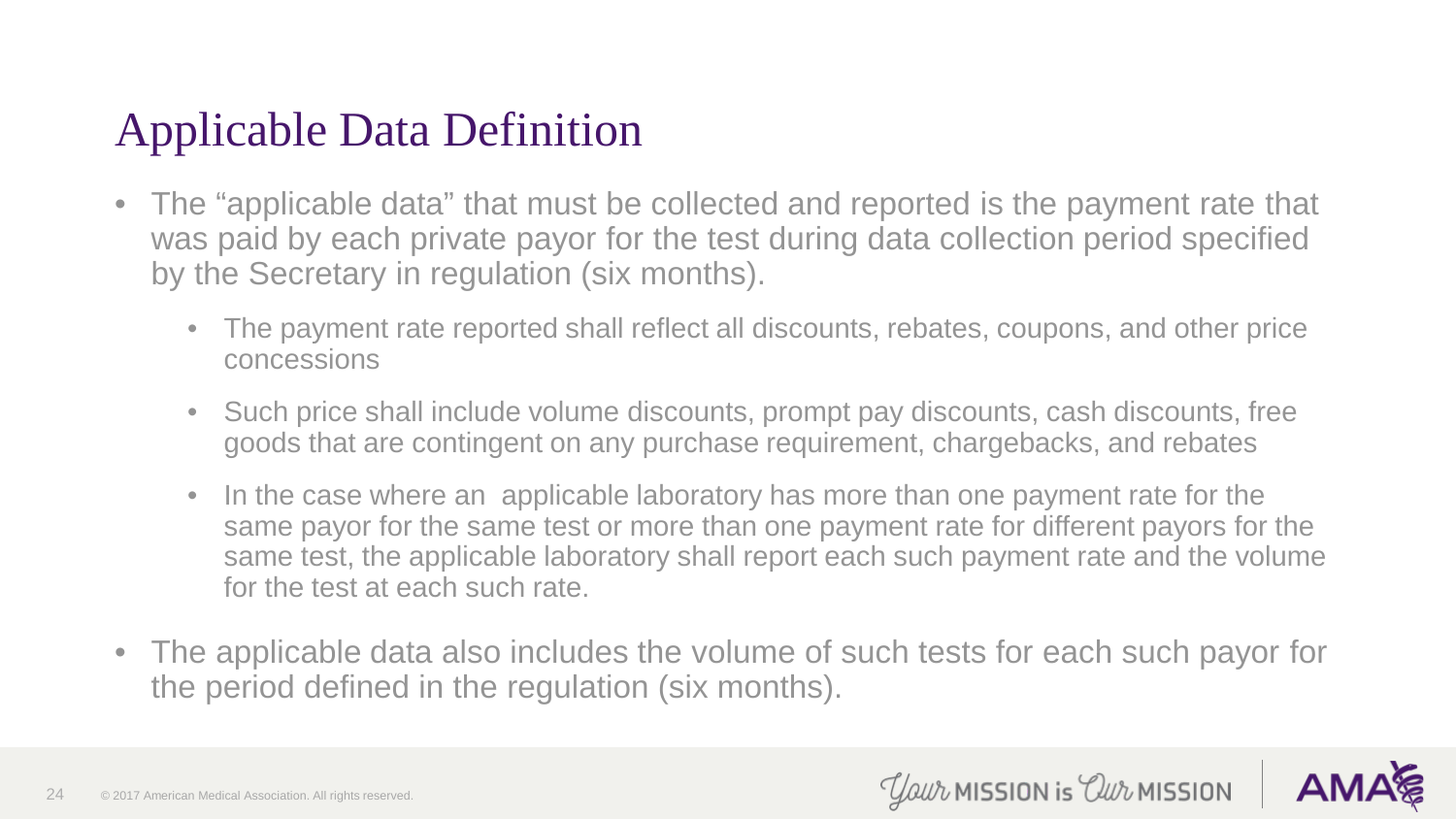# Payment Amount

25

- The payment amount to reflect the weighted median determined for the test
- Calculation of weighted median
	- For each laboratory test with respect to which information is reported for a data collection period, the Secretary calculates a weighted median for the test for the period, by arraying the distribution of all payment rates reported for the period for each test weighted by volume for each payor and each laboratory.
- Congress intended that the data would be accurate and that implementation would enable the capture of accurate data